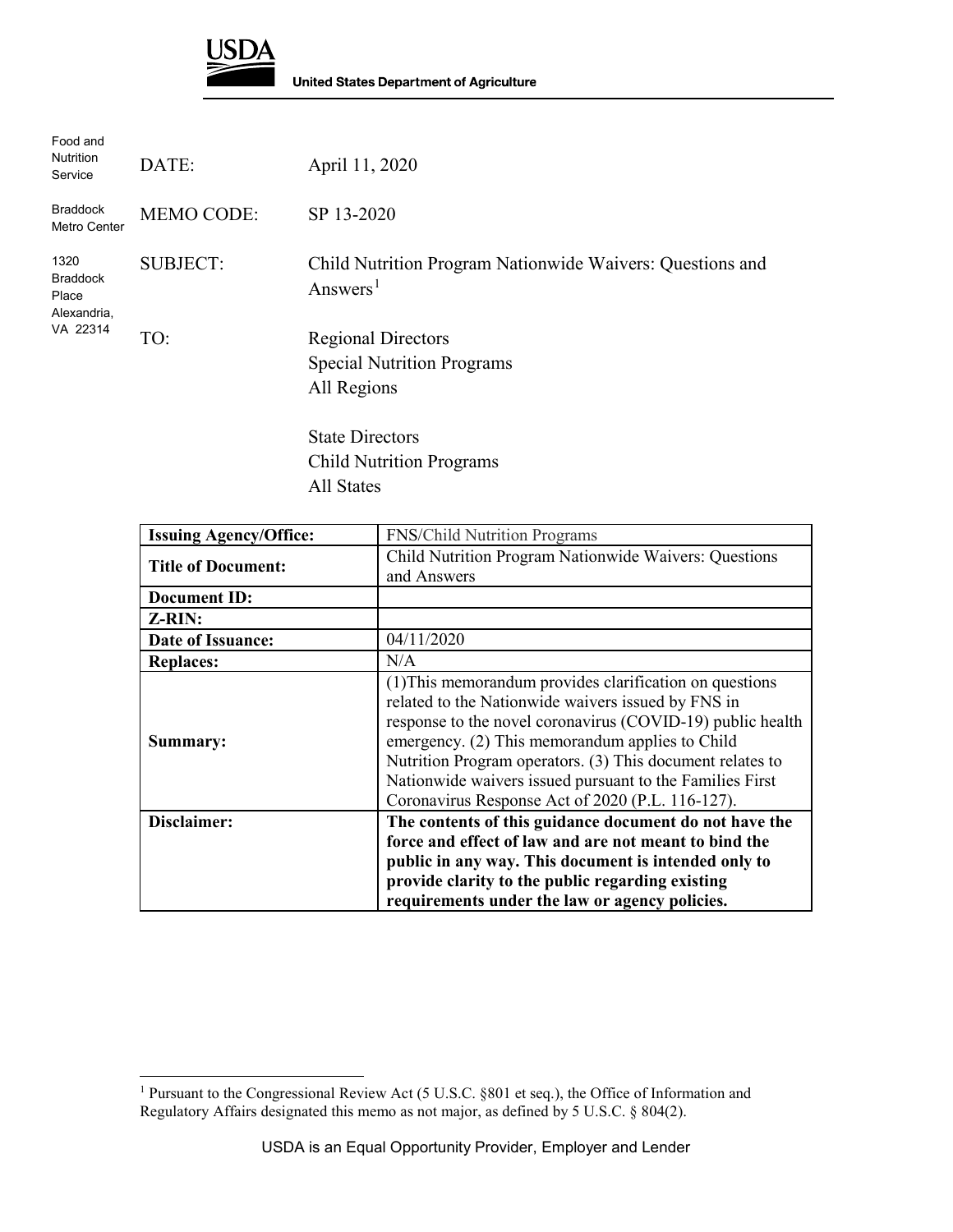Pursuant to the Families First Coronavirus Response Act of 2020 (P.L. 116-127), and based on the exceptional circumstances of the novel coronavirus (COVID-19) public health emergency, the Food and Nutrition Service (FNS) issued three Nationwide Waivers on March 20, 2020, to support access to nutritious meals while minimizing potential exposure to the novel coronavirus. The following waivers apply automatically to all States that elect to use them, without further application:

- Nationwide Waiver to Allow Meal Service Time Flexibility in the Child Nutrition [Programs](https://gcc02.safelinks.protection.outlook.com/?url=https%3A%2F%2Fpartnerweb.usda.gov%2Fsites%2FCNP%2Fcndpolicy2%2FProgramsLibrary2014%2FCOVID19%2520Meal%2520Times%2520Nationwide%2520Waiver.pdf&data=02%7C01%7C%7C769e156262e946edd39f08d7cd46a429%7Ced5b36e701ee4ebc867ee03cfa0d4697%7C0%7C1%7C637203575607319762&sdata=MFkmsA%2F%2FDr8qFZWXtV6%2BgFI2ha4izxTFcJRVjwe2Ej4%3D&reserved=0)
- Nationwide Waiver to Allow Non-Congregate Feeding in the Child Nutrition [Programs](https://gcc02.safelinks.protection.outlook.com/?url=https%3A%2F%2Fpartnerweb.usda.gov%2Fsites%2FCNP%2Fcndpolicy2%2FProgramsLibrary2014%2FCOVID19%2520NonCongregate%2520Nationwide%2520Waiver.pdf&data=02%7C01%7C%7C769e156262e946edd39f08d7cd46a429%7Ced5b36e701ee4ebc867ee03cfa0d4697%7C0%7C1%7C637203575607319762&sdata=HJ4rEdXrz173AGE3i%2Bx6S1uBjlf8ueXZD%2BlRG97H7sk%3D&reserved=0)
- Nationwide Waiver of the Activity Requirement in Afterschool Care Child [Nutrition Programs](https://gcc02.safelinks.protection.outlook.com/?url=https%3A%2F%2Fpartnerweb.usda.gov%2Fsites%2FCNP%2Fcndpolicy2%2FProgramsLibrary2014%2FCOVID19%2520Afterschool%2520Activity%2520Nationwide%2520Waiver.pdf&data=02%7C01%7C%7C769e156262e946edd39f08d7cd46a429%7Ced5b36e701ee4ebc867ee03cfa0d4697%7C0%7C1%7C637203575607329720&sdata=V%2B8PxNsSfUuWFmBV45eWRmFDoL4iao03xxptjepDs5E%3D&reserved=0)

The following questions and answers are meant to address questions State agencies and Program operators may have based on the three Nationwide Waivers. The waivers are available on the FNS Response to COVID—19 website: [https://www.fns.usda.gov/disaster/pandemic/covid-19.](https://gcc02.safelinks.protection.outlook.com/?url=https%3A%2F%2Fwww.fns.usda.gov%2Fdisaster%2Fpandemic%2Fcovid-19&data=02%7C01%7C%7C769e156262e946edd39f08d7cd46a429%7Ced5b36e701ee4ebc867ee03cfa0d4697%7C0%7C1%7C637203575607329720&sdata=0ZQACic2eXuo0y6X5iB1tndyg%2BAZ3BMu%2F9BXh3psEHk%3D&reserved=0)

FNS appreciates the exceptional effort of State agencies and local Program operators working to meet the nutritional needs of child and adult participants during a challenging time. State agencies are reminded to distribute this memorandum to Program operators immediately. Program operators should direct any questions concerning this guidance to their State agency. State agencies with questions should contact the appropriate FNS Regional Office.

ang mão

Angela M. Kline **Director** Policy and Program Development Division Child Nutrition Programs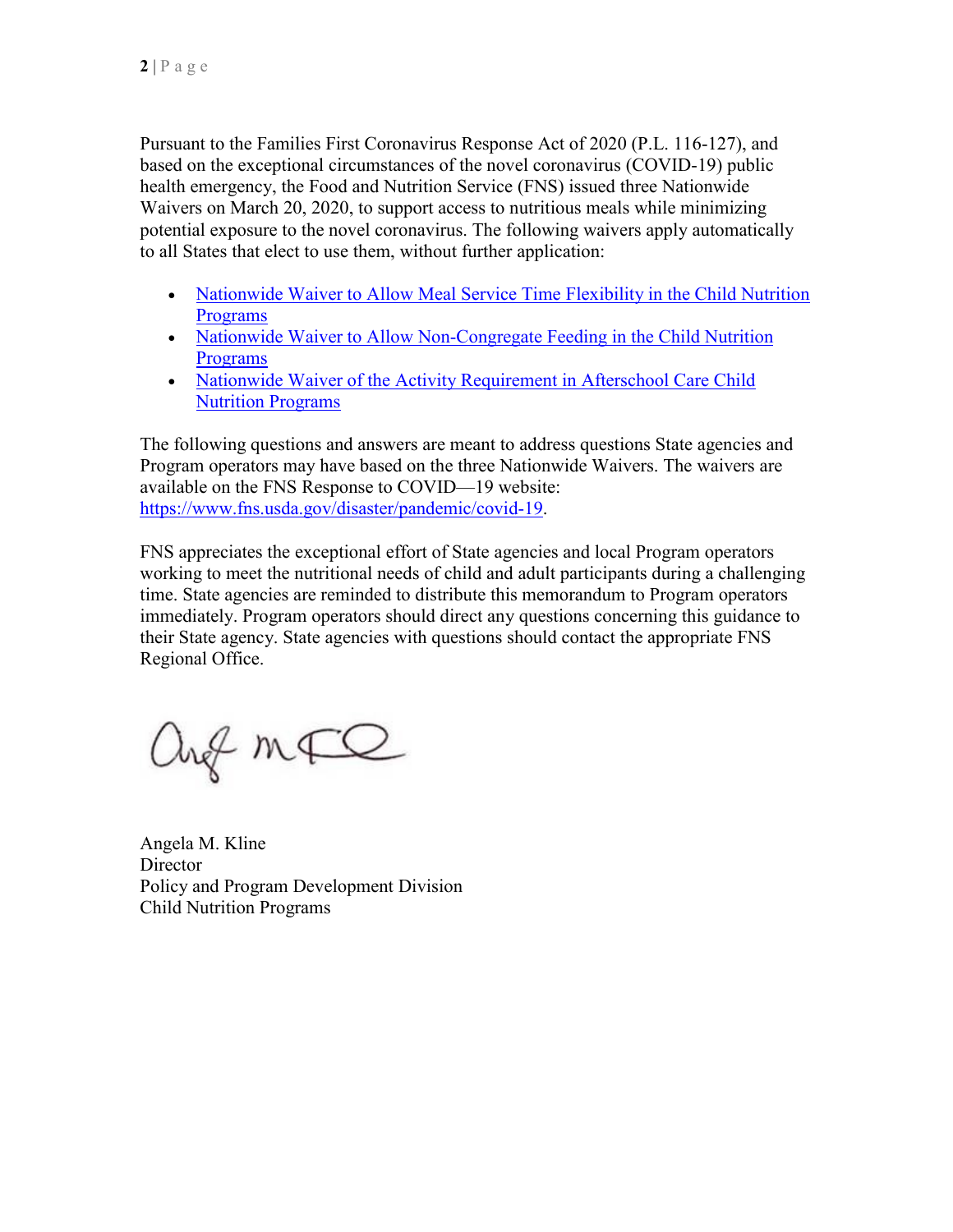# **Questions and Answers**

# **General Questions**

### **1. What Child Nutrition Programs do the Nationwide Waivers cover?**

State agencies may apply the Nationwide Waivers to the following Child Nutrition Programs, unless otherwise noted:

- National School Lunch Program (NSLP), including the Seamless Summer Option (SSO) and the Afterschool Snack Service;
- School Breakfast Program (SBP);
- Child and Adult Care Food Program (CACFP) all components (see Question 15)
- Summer Food Service Program (SFSP).

### **2. The Nationwide Waivers are effective through June 30, 2020, or until the federally declared public health emergency ends, whichever is first. Will FNS extend the waivers if the public health emergency continues?**

Congress gave the Secretary discretion to establish Nationwide Waivers through September 30, 2020. If the public health emergency continues beyond June 30, 2020, FNS may extend the waivers.

### **3. The Nationwide Waivers require State agencies to inform the FNS Regional Office if the State agency intends to participate. How is this accomplished?**

State agencies that elect to participate in any or all of the Nationwide Waivers must inform their FNS Regional Office in writing. State agencies do not need to inform the Regional Office of each local Program operator that intends to participate under the waivers. State agencies that are already participating in a similar, individually approved waiver still must inform their Regional Office if they elect to participate in the Nationwide Waiver. Upon election, the terms of the Nationwide Waiver will be in effect, rather than the previously approved individual waiver.

### **4. Do State agencies have the option to not participate under the Nationwide Waivers?**

Yes. State agencies may choose whether or not to participate under the Nationwide Waivers. However, we strongly encourage participation to ease administrative and operational burdens for State agencies and Program operators during this time.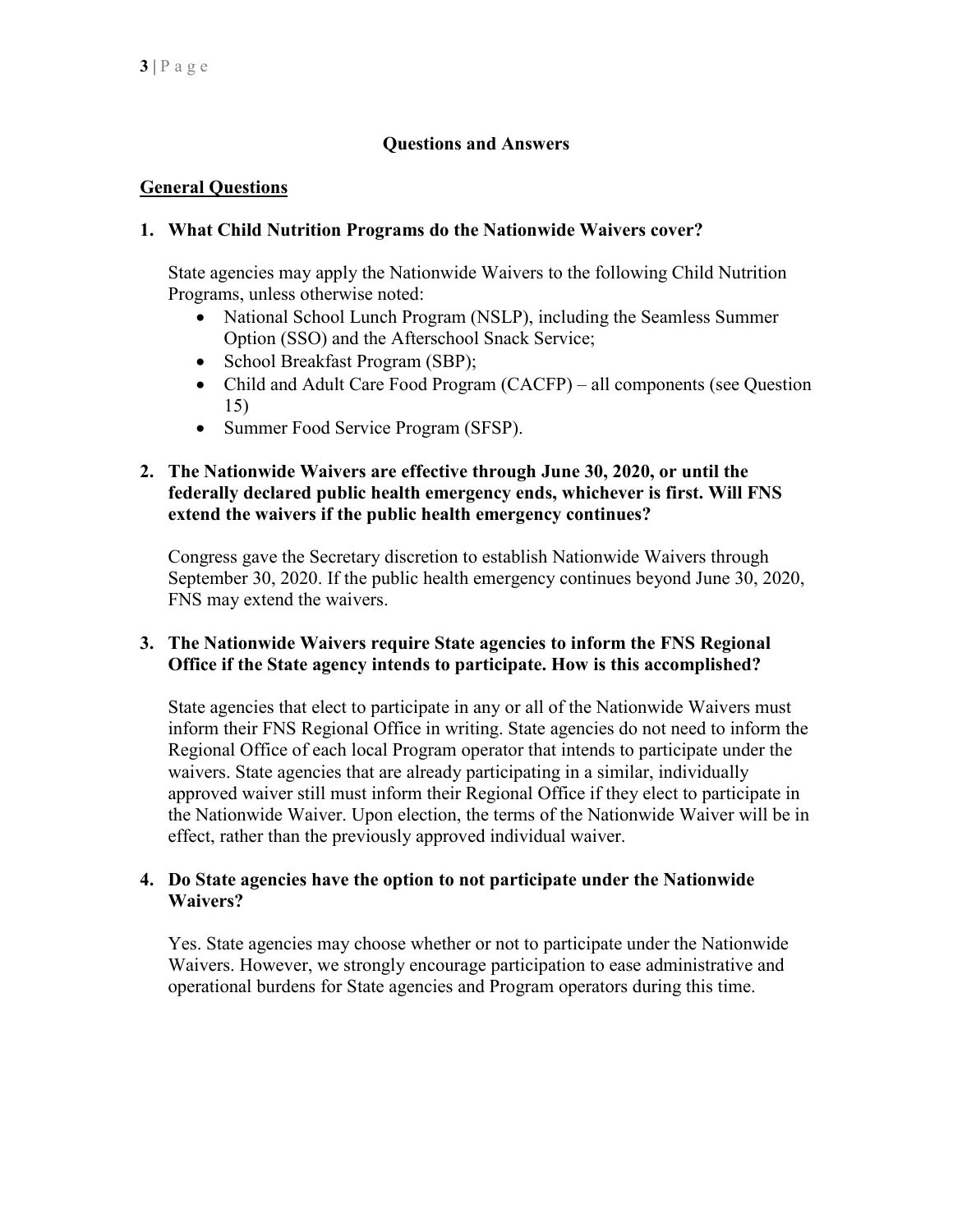# **5. The Nationwide Waivers require State agencies to submit a report about the impact of each waiver. What is the due date for these reports?**

As required by Congress, the due date for the reports will be not later than one year after the date the State notified the Regional Office it was electing the waiver. FNS encourages State agencies to proactively work with local Program operators to gather the information necessary to complete the reports. For example, State agencies may consider asking local Program operators for periodic, voluntary updates regarding the impact of the waiver. Additional information will be provided on the reporting requirements at a later date.

### **6. What records should State agencies and local Program operators maintain for the Nationwide Waivers?**

State agencies and local Program operators are required to maintain records to document compliance with Program requirements. Any State agencies and local Program operators participating under the waivers should maintain documentation of their participation for future reviews and Management Evaluations. Documentation may include copies of the FNS issued waivers, or, for local Program operators, a letter provided by the State agency regarding the waivers. In general, otherwise required Program records must be maintained for three years. No additional claim information is required to be maintained.

### **7. Are Program operators required to submit a waiver request to their State agency to use one of these Nationwide Waivers?**

No, but Program operators should notify their State agencies if they elect to use the waiver. These Nationwide Waivers are automatically available to Program operators in States that elect to use them, without further application. However, the waivers include a data element requiring each State agency electing to use them to submit a report to the Secretary. The report must be submitted no later than one year after the State received the waiver. The report must include a summary of the use of the waivers and a description of how the waivers improved services to Program participants. Therefore, it is recommended that State agencies require notification from Program operators that they are electing to use the waiver and begin tracking use of the waivers from the effective date, in order to ease the reporting requirement.

# **Waiver #1: Meal Service Times Flexibility**

**8. What is the maximum number of Program meals and snacks that can be claimed for Federal reimbursement each day?**

The maximum number of meals or snacks that can be claimed for Federal reimbursement, per child or adult participant, per day, varies by Program: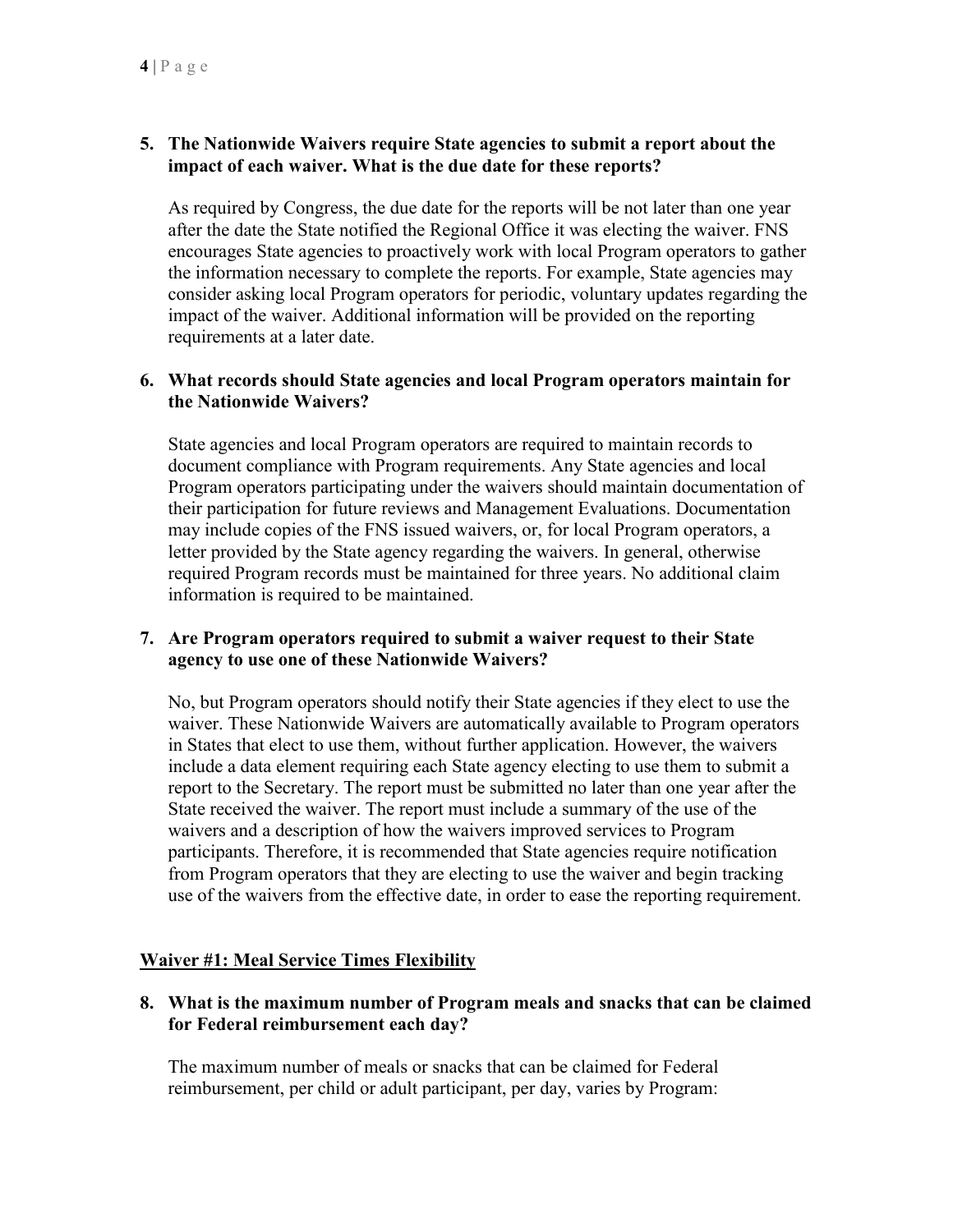- NSLP: Up to one lunch per child per day;
- NSLP Afterschool Snack Service: Up to one snack per child per day;
- NSLP Seamless Summer Option: Up to two meals, or one meal and one snack, per child, per day, in any combination except lunch and supper;
- SBP: Up to one breakfast per child per day;
- CACFP Child and Adult Care: Up to two meals and one snack, or two snacks and one meal, per child or adult participant per day;
- CACFP At-Risk Afterschool Meals Component: Up to one meal and one snack, per child per day;
- CACFP Emergency Shelters: Up to three meals, per resident 18 years and younger, per day; or
- SFSP: Up to two meals, or one meal and one snack, per child, per day, in any combination except lunch and supper.

Some Program operators participate in multiple Programs. For example, under typical circumstances, in one day, a Program operator may serve a child breakfast through SBP, lunch through NSLP, and supper and snack through CACFP At-Risk. Under the waivers, a child may still participate in more than one program, but in no circumstances shall a child receive more than the number of meals allowed in each Program for which they are eligible. Operators must also ensure children do not receive duplicates of the same meal.

# **9. Can children, or in CACFP, adult participants, pick up multiple meals at the same time?**

Yes. Under the Meal Service Times Flexibility waiver, Program operators are not required to serve meals at a certain time, or to allow a certain amount of time to elapse between meals. Therefore, Program operators participating under this waiver and the Non-Congregate Feeding waiver may allow children or adult participants to pick up multiple meals at one time. The maximum number of meals that may be served and claimed for Federal reimbursement per child or adult participant per day remains the same (see Question 8). However, the State agency may approve a distribution approach that allows children or adult participants to pick up meals for more than one day at a time. Program operators are also required to maintain accurate meal counts by Program and submit claims by Program. State agencies should consider the expected duration of the public health emergency and the Program operator's ability to execute such an approach safely and effectively, including meeting State or local food safety requirements, prior to approval.

# **10. What does the waiver allow specific to suspension of CACFP meal service times during the public health emergency?**

The waiver allows State agencies to suspend the meal service times established by the Program operator, particularly if the requirements create a hardship for CACFP participants. The waiver is intended to provide maximum flexibility to help State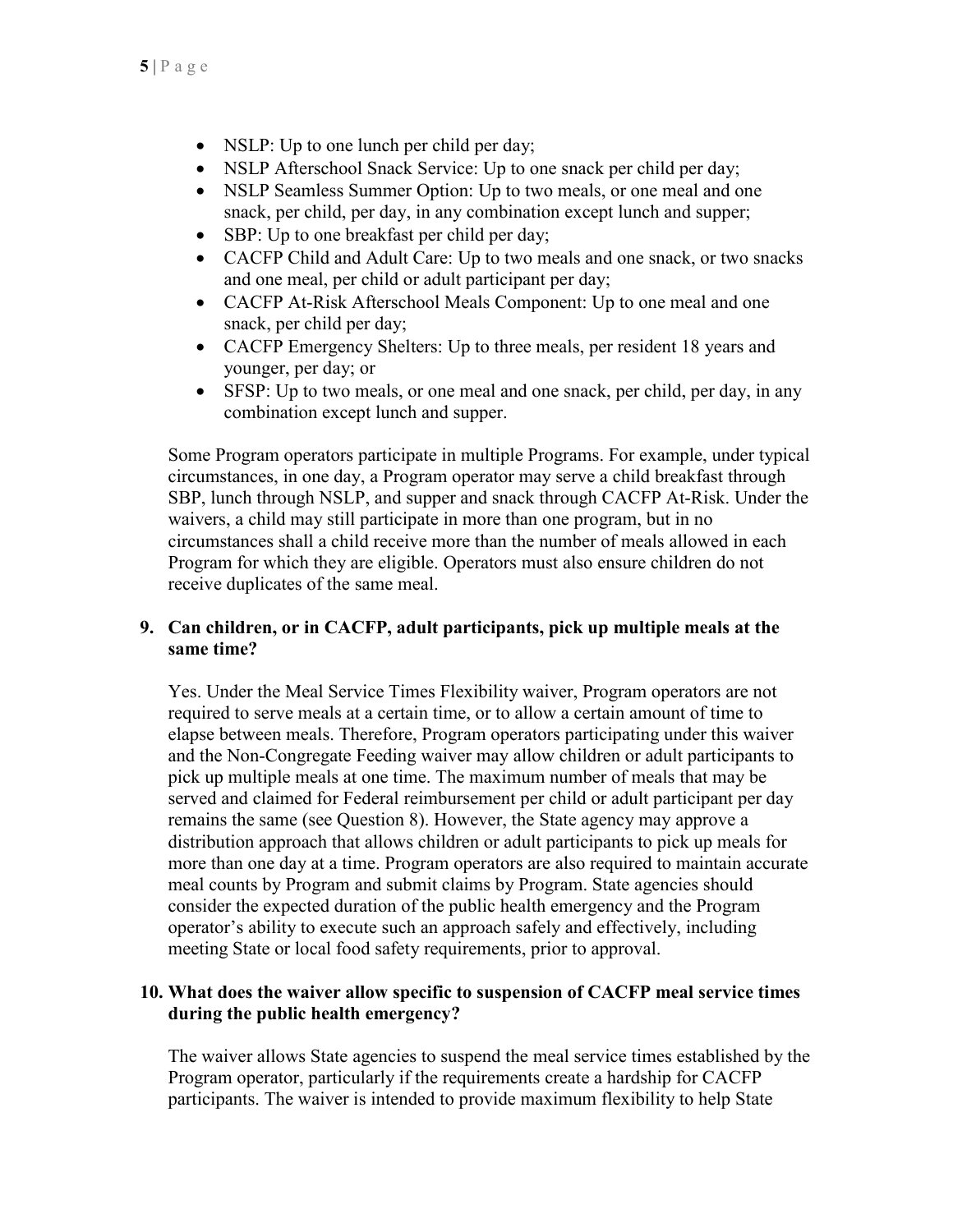agencies support the unique needs of local Program operators during the public health emergency.

# **Waiver #2: Non-Congregate Feeding**

#### **11. Under the Non-Congregate waiver, who can be served at sites providing meals?**

For open SFSP and SSO sites (must meet area eligibility criteria, i.e., be located in an area where at least 50 percent of the children are from low-income families) and CACFP at-risk sites, any child age 18 years and younger at the start of the school year, as well as persons over 18 with disabilities as defined in the regulations, can be served meals and snacks, all of which can be claimed at the free rate. For schools operating NSLP and SBP; closed enrolled SFSP and SSO sites (located in areas with less than 50 percent of children from low-income families, and at least 50 percent of enrolled children must be free/reduced price eligible); SFSP or SSO camps; CACFP child or adult care centers, outside-school-hours centers, and family day care homes, only meals and snacks served to enrolled children or adult participants may be claimed, at the appropriate rate. In CACFP emergency shelters, meals served to residents 18 years and younger may be claimed at the free rate. See Question 8 for the number and type of meals or snacks that can be claimed for reimbursement under each Program.

### **12. Can children, or in CACFP, adult participants, pick up multiple meals at the same time?**

Yes. Children or adult participants can pick up multiple meals at the same time when the Non-Congregate Feeding waiver and the Meal Service Times Flexibility waiver are in effect. See Question 10.

### **13. May Program operators provide non-congregate meals at different locations that were not previously approved by the State agency?**

No. The State agency must approve all locations for distribution of meals.

### **14. Most State agencies received a statewide waiver to allow non-congregate feeding in the SFSP and SSO before FNS issued the Nationwide Waivers. Are State agencies required to submit two reports to FNS on the Non-Congregate Feeding waiver?**

No. State agencies that elect the Nationwide Waiver would be subject to the reporting requirements in that waiver and would not have to complete the reporting elements required under the original, individual State waiver. More information about reporting requirements under the Nationwide Waivers will be provided at a later date.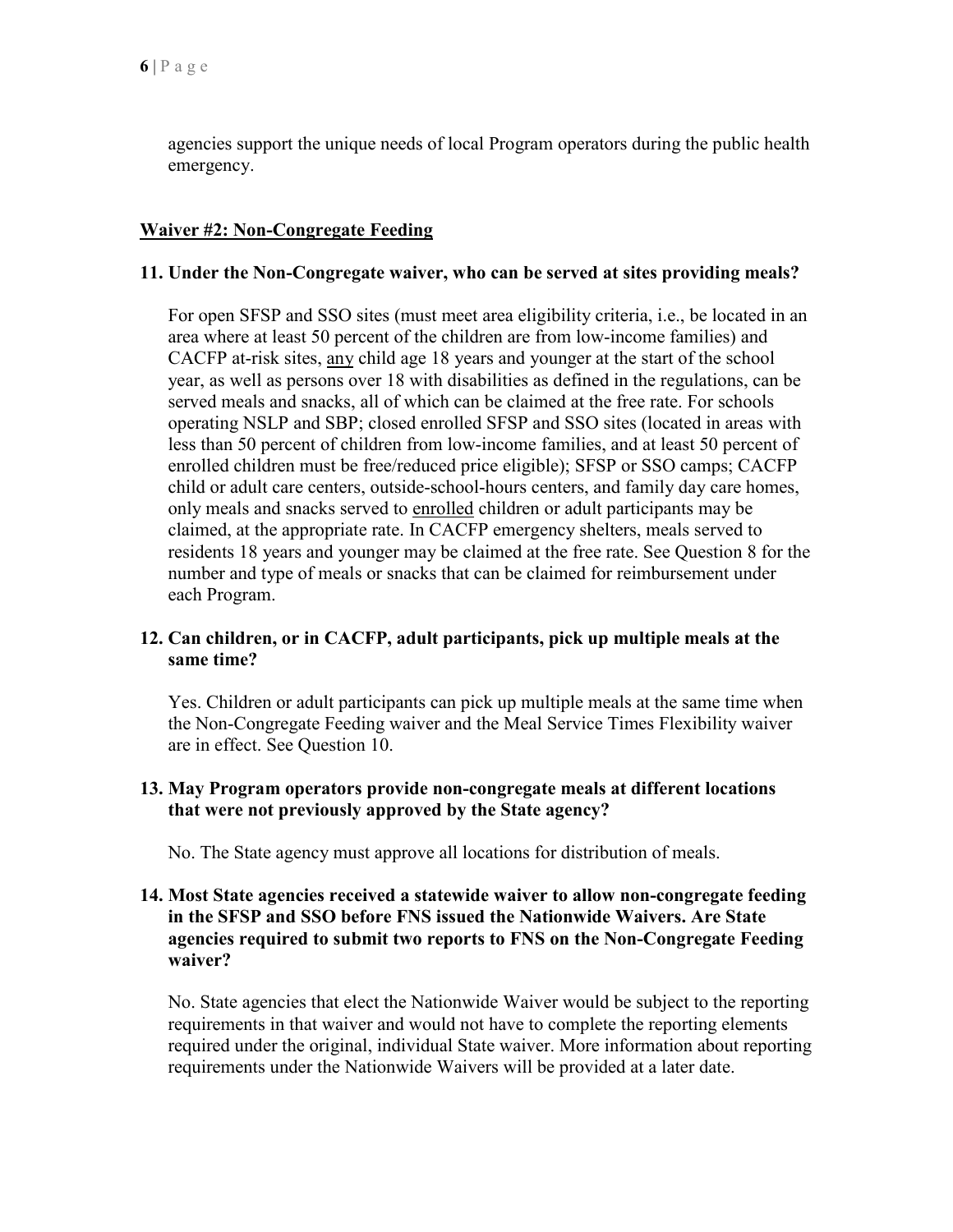# **15. Which components under CACFP does the Non-Congregate waiver apply to?**

The waiver applies to all CACFP components—child care centers, adult day care centers, outside-school-hours care centers, at-risk afterschool care programs, family day care homes, and emergency shelters.

# **16. Can a child care center that operates CACFP and is closed due to COVID-19 provide non-congregate meals to enrolled children?**

The waiver provides CACFP institutions and facilities the ability to provide meals through a variety of methods, including pick-up schedules with designated times for distribution, as long as these are previously approved by the State agency. The maximum number of meals that may be offered to each child remains the same as under regular CACFP operations. The State agency may approve a distribution or pick up approach that includes meals for multiple days, up to one week at a time. When approving these requests, the State agency should consider the expected duration of the closure, and the Program operator's capacity to execute such an approach effectively, including its ability to meet State or local food safety requirements.

### **17. How would non-congregate feeding work in CACFP emergency shelters?**

Children 18 years and younger residing in emergency shelters would not have to consume their meals in a group setting. They would be allowed to take meals off-site or to their individual rooms.

### **18. Under the current nationwide waivers allowing non-congregate feeding and no meal time restrictions due to COVID-19, may Child Nutrition Program operators provide food items in bulk, either through pick up or home delivery, without additional waivers?**

Under current statutory and regulatory authority and in conjunction with recent COVID-19 waivers allowing non-congregate feeding and no meal time restrictions, when providing multiple meals at one time, Program operators may provide bulk items as long as individual meals are easily identifiable as a reimbursable meal. When implementing such a delivery mechanism, Program operators:

- Must include the required food components in the proper minimum amounts for each reimbursable meal being claimed;
- Must ensure that food items are clearly identifiable as making up reimbursable meals;
- Are strongly encouraged to provide menus with directions indicating which items are to be used for each meal and the portion sizes;